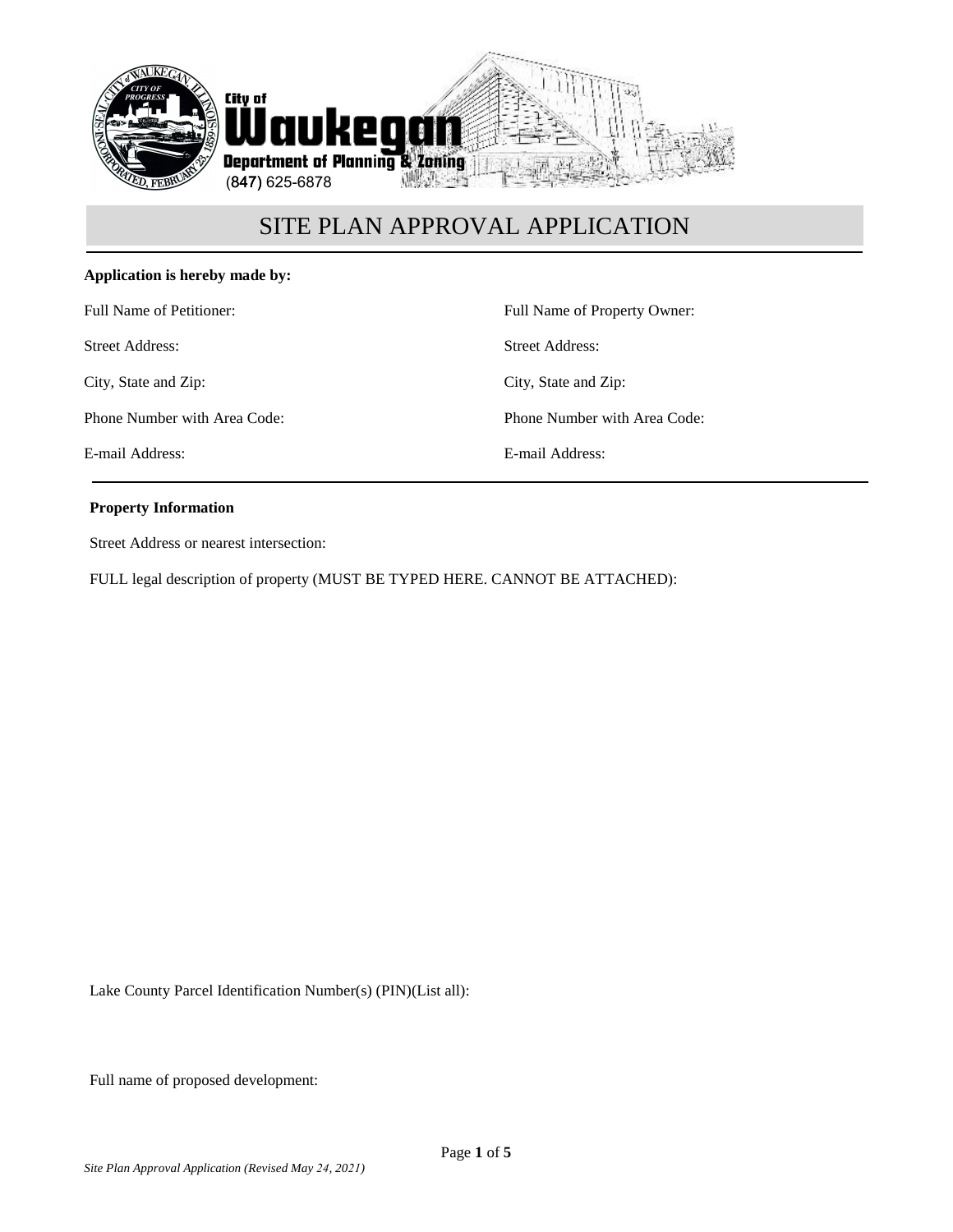#### **Site Plan Review**

Sections 8.3-9 and 10.2-11 of the City of Waukegan Zoning Ordinance require that the Planning and Zoning Commission take into consideration the factors listed below in making its recommendation to the City Council. As the petitioner, you must demonstrate why the proposed development is appropriate. The burden of proof for a site plan approval rests with the petitioner. Each of the questions below must be addressed as part of the application. If you believe a particular factor does not apply to the property in question, indicate "Not applicable" and explain why it does not apply.

**1. Proposed use of the subject property** (be descriptive as possible)**:**

**2. Describe how the proposed layout of the proposed development will relate to the existing development of adjacent and nearby properties.**

**3. If the proposed development is approved, what improvements are planned?** (An accurate site plan is required to establish that the proposed improvements can meet the minimum zoning and subdivision requirements)

- **4. What is the estimated amount of daily vehicular traffic generated by this proposed development?** *Please indicate how you come to this amount and how this will not lead to undue traffic congestion or traffic hazards. A traffic study may be requested by the City at the petitioner's expense. Keep in mind this development's peak hours of operation.*
- **5. Are there any existing covenants or restrictions on the property proposed for development?**



If yes, describe: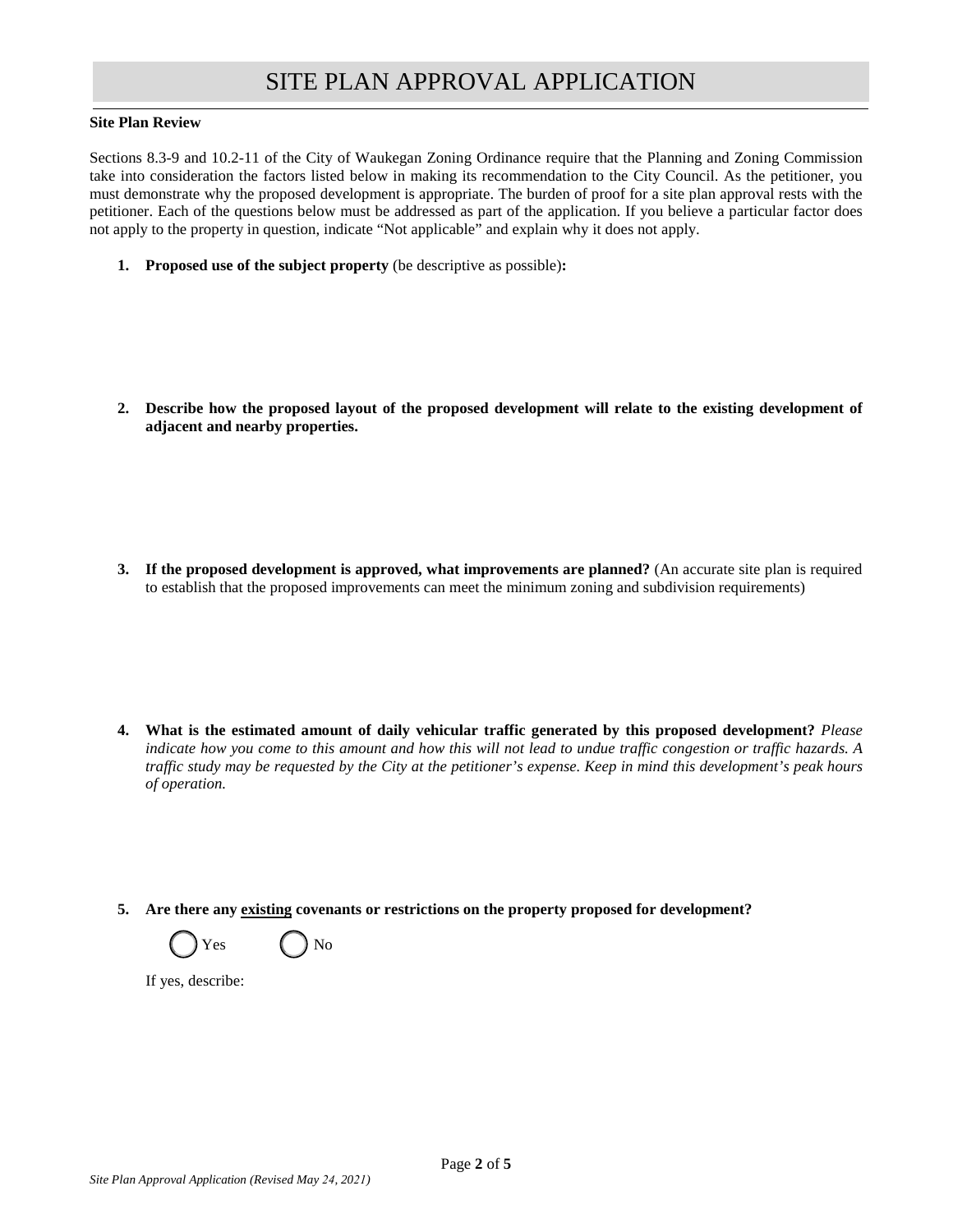#### **Site Plan Review** (Continued)

| 6. Are there any Covenants, Conditions & Restrictions (CC&R's) proposed? $\bigcirc$ Yes |  | $\bigcap$ No |
|-----------------------------------------------------------------------------------------|--|--------------|
| If yes, describe:                                                                       |  |              |

**7. What type of construction is proposed for the building(s)?** Please elaborate on the exterior finish materials used as well.

**8. What is the estimated value of building(s) proposed?**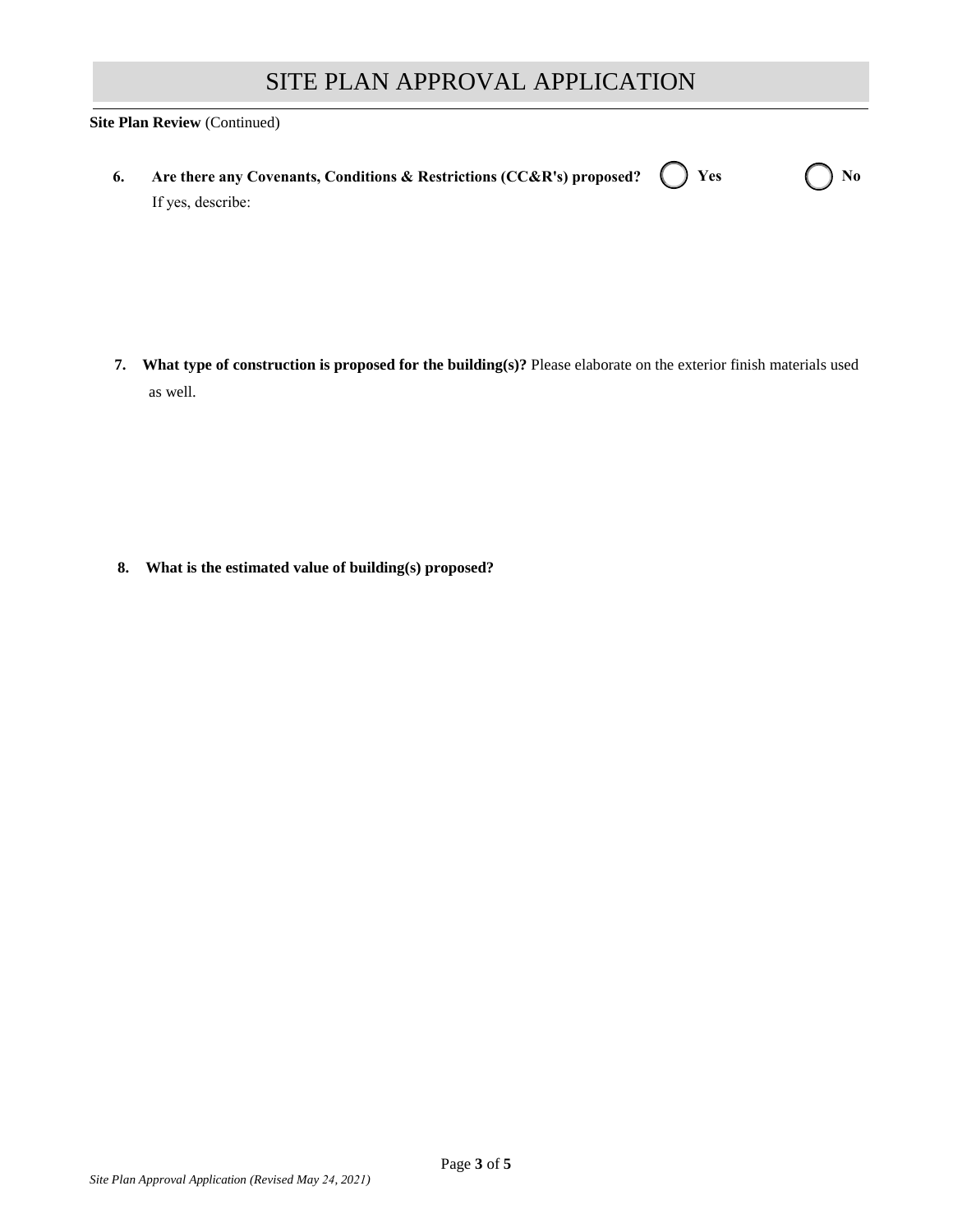#### **Signatures and Notary Seal**

I (We) certify that all of the above statements and statements on any documents or drawings submitted herewith are true to the best of my (our) knowledge and belief.

Name of Petitioner Signature of Petitioner and Date

Name of Property Owner Signature of Property Owner and Date

### **SIGNATURE BY THE PROPERTY OWNER GRANTS ACCESS TO THE PROPERTY IN QUESTION TO THE CITY OF WAUKEGAN, ITS STAFF, COMMISSION AND CITY COUNCIL MEMBERS.**

#### **NOTARY**

STATE OF  $\qquad \qquad$ 

COUNTY OF )

I, the undersigned, a Notary Public, in and for said County, in the State aforesaid, DO HEREBY CERTIFY THAT

) SS.

## (NAME OF PETITIONER)

is/are personally known to me, that said person(s) appeared before me this day in person and severally acknowledged that he/she/they signed and delivered the forgoing owners authorization above as his/her/their free and voluntary act for the uses and purposes herein set forth.

Given under my hand and Notary Seal, this day of , 20 .

 $-$  NOTARY SEAL  $-$ 

Signature of Notary Public